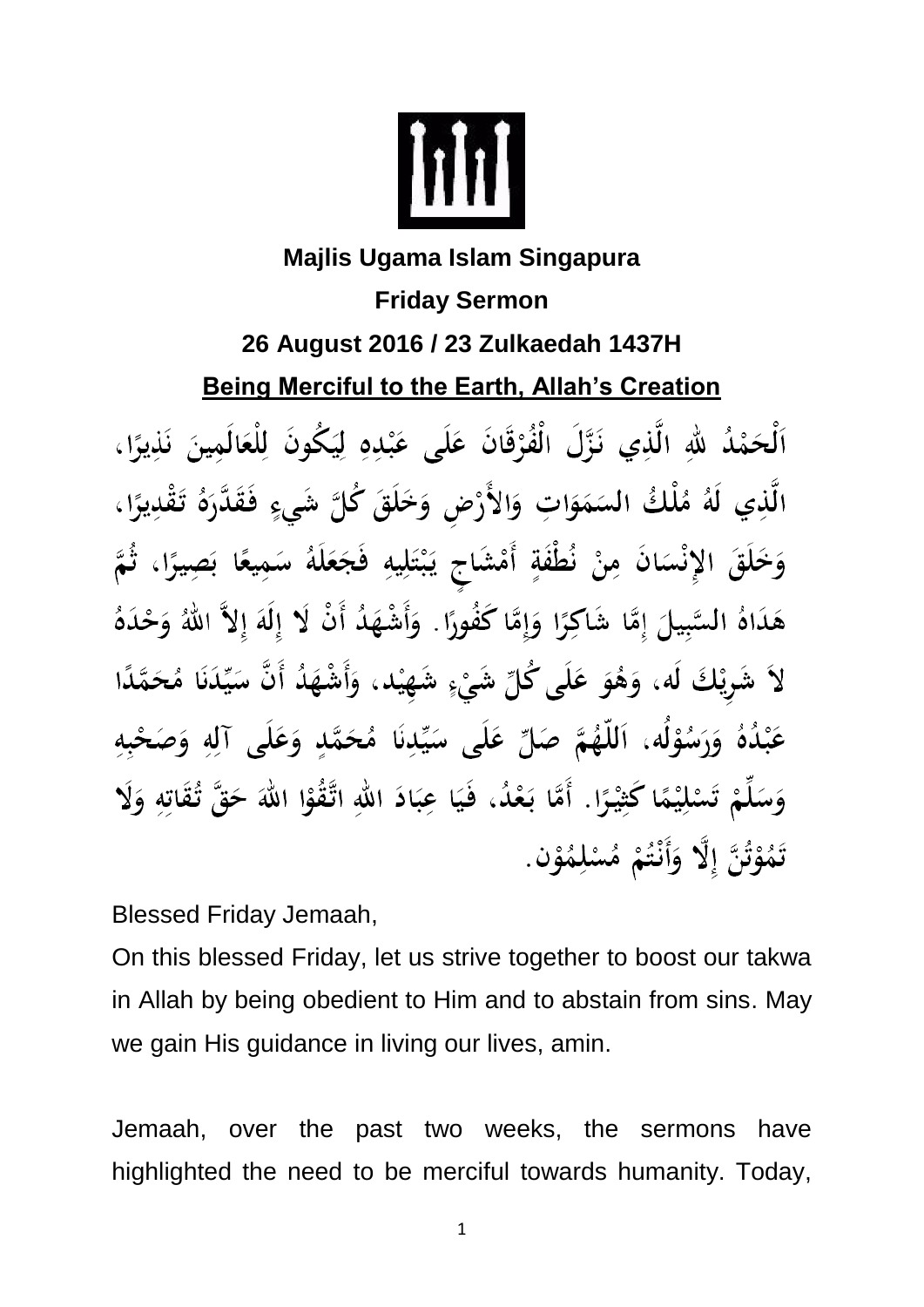let us take some time to understand the importance of being merciful towards our environment – the earth and the animals. These are also part of Allah's creations.

## Beloved Jemaah,

Allah s.w.t. has bestowed us with the earth and all of its resources. We should realise that it is not just a gift for us, but also a responsibility. We have been entrusted to care for it, and we will be held accountable in the hereafter. How have we used this gift or *nikmat*?

Thus, we must conserve and preserve the earth as well as its resources. This includes the flora and fauna, the animals, mineral resources and so on. This is part of the emphasis given in our religion. It is proof that Islam gives much emphasis to anything related to human life.

## Friday Jemaah,

If we were to study the beautiful verses of the Quran that mention the environment, we will learn that Allah presents them in a beautiful linguistic manner, in a way that it appeals to a person's conscience and intellect. These verses send an indirect message to us, and that is to preserve the earth so that it remains beautiful and preserved, and that it will continue to benefit all of humanity.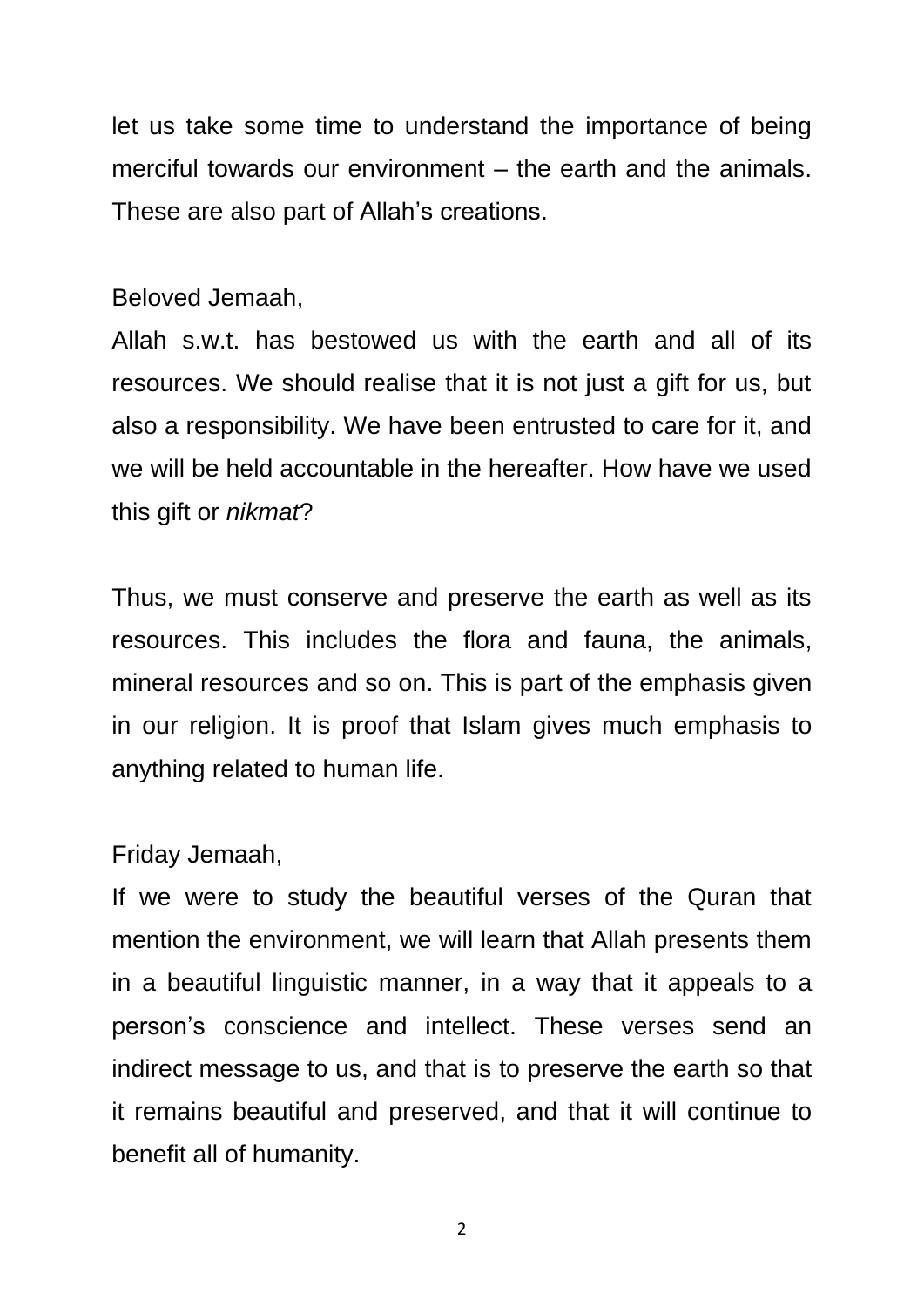Jemaah, let's think about it. Isn't the earth that we stand on and the clouds that hang above us, akin to a huge house that protects and shelters us? Isn't it also a place for us to seek our sustenance, make a living and the place for us to seek solace after a hard day's work? Surely no sane person will want to destroy their home as well as their source of living?

Hence, if we neglect the earth and fail to put in any effort to conserve it, then we will damage this earth. And the destruction that occurs, according to the Quran, is a result of humankind's reckless and uncaring acts. This is described in surah Ar-Rum verse 41:

Meaning: *"Corruption has appeared throughout the land and sea by what the hands of people have earned, so He may let them taste part of [the consequence of] what they have done that perhaps they will return [to righteousness]".*

Blessed Friday Jemaah,

What I have discussed earlier is related to the earth and the environment. What about our attitude towards other creatures such as animals? According to Islam that is a religion of mercy,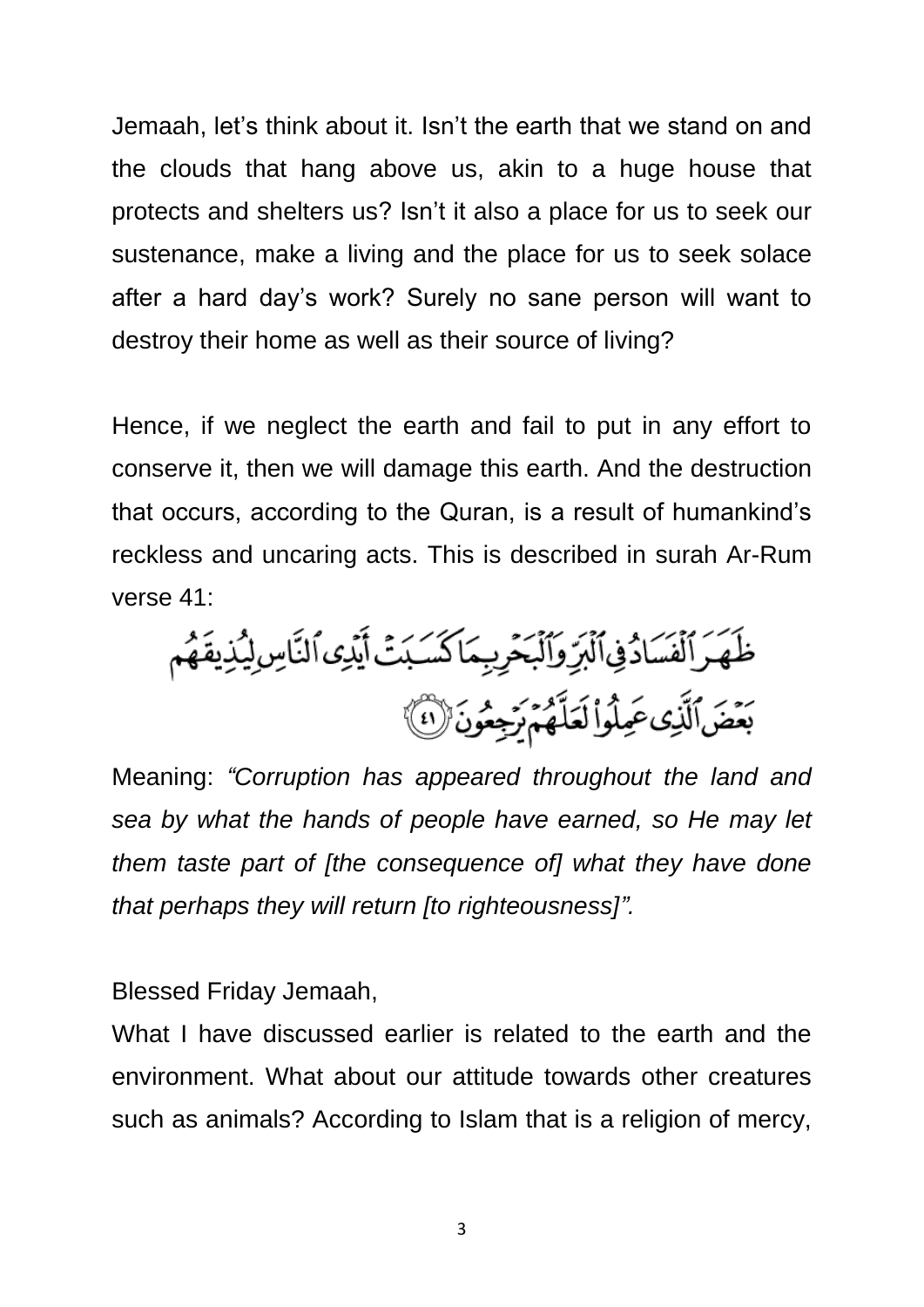every living thing has been given its own rights which we need to fulfill.

Let us recall an incident that occurred during the time of Prophet Muhammad s.a.w., when an animal complained to him about how it was being treated.

One day our beloved Messenger of Allah entered a farm that belonged to an Ansar, and he saw a camel that was whining. Rasulullah s.a.w approached it and stroked behind its ears until it calmed down and become quiet. The Prophet s.a.w then asked, with his voice raised: *"Who is the owner of this camel".* An Ansari youth approached Rasulullah s.a.w and said: *"I am the owner, ya Rasulullah."* The Prophet s.a.w. then said: *"Do you not fear Allah in this animal which Allah has put in your possession? It has complained to me that you starve it and made it tired (from having to work non-stop)."* [Hadith reported by Abu Daud and Ahmad]

Subhanallah! This incident describes the level of mercy instilled in Prophet Muhammad s.a.w., that he was able to understand the feelings and the pain suffered by an animal! This shows the value of rahmah in Islam. Being merciful not just to our family and friends, but also to every living matter, and in fact every creation of Allah.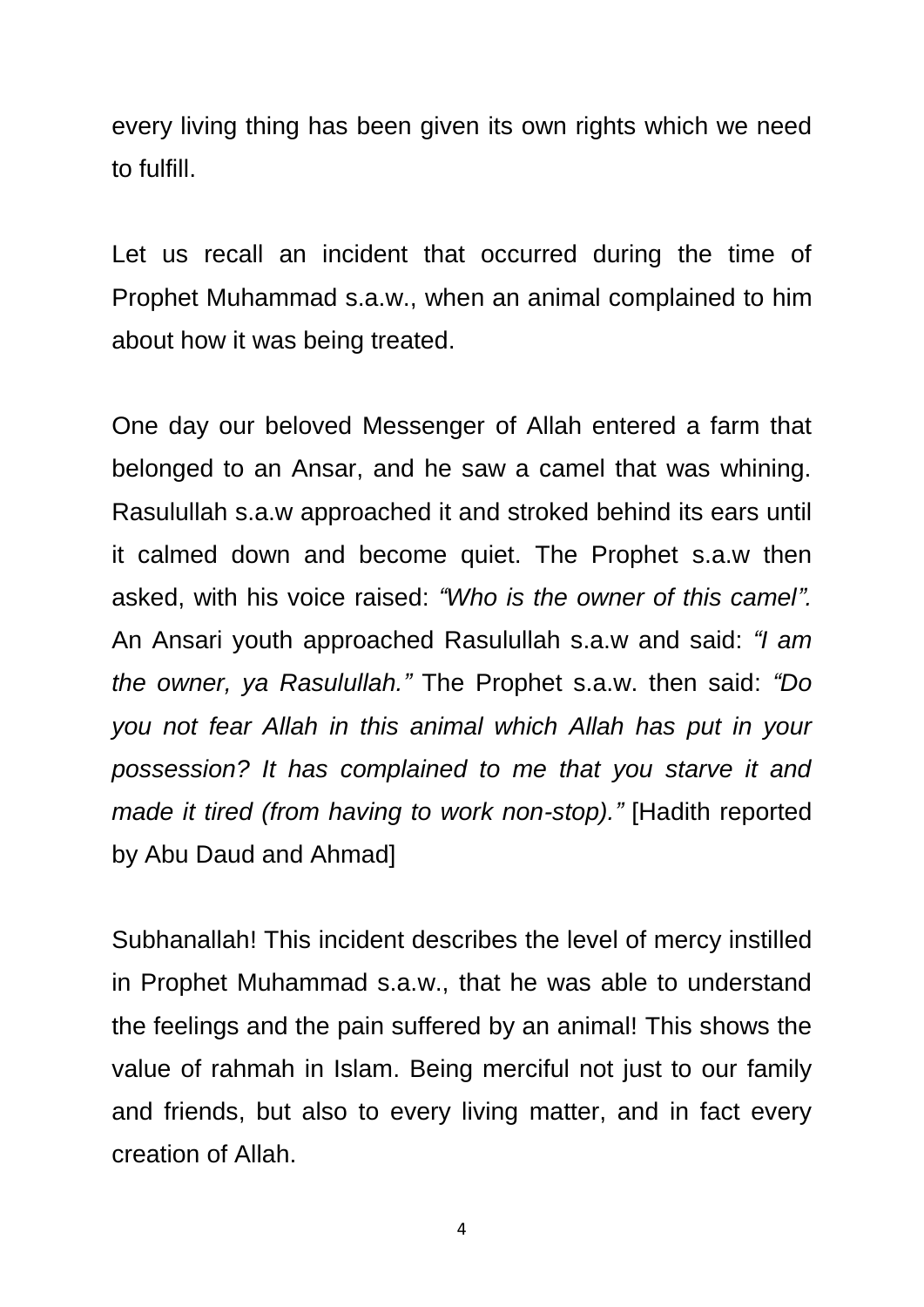In another hadith, Rasulullah s.a.w. mentioned a woman who outwardly seemed like a pious woman, and was diligent in her acts of worship. However, she had a horrific habit of mistreating and abusing her pet cat. And Prophet Muhammad s.a.w once said, which means: *"A woman entered Hell because she had imprisoned a cat till it died of starvation. She neither fed it nor freed it so that it could feed itself."* [Hadith reported Imam Al-Bukhari]

In fact, in another hadith, Rasulullah s.a.w. also told us of the story of a prostitute from Bani Israil who had all her past sins forgiven by Allah just because she had gotten water for a thirsty dog. [Hadith reported Imam Al-Bukhari]

Jemaah,

These stories, and also the khutbahs throughout this month, have all depicted the importance of mercy in the sight of Allah s.w.t. It also emphasises how the aspect of mercy should not be divorced from the life of a mukmin, or a true believer. The more religious one is, the more he should become an individual that is merciful towards those around him, his neighbours and family. A true Muslim should be a source of mercy to the community.